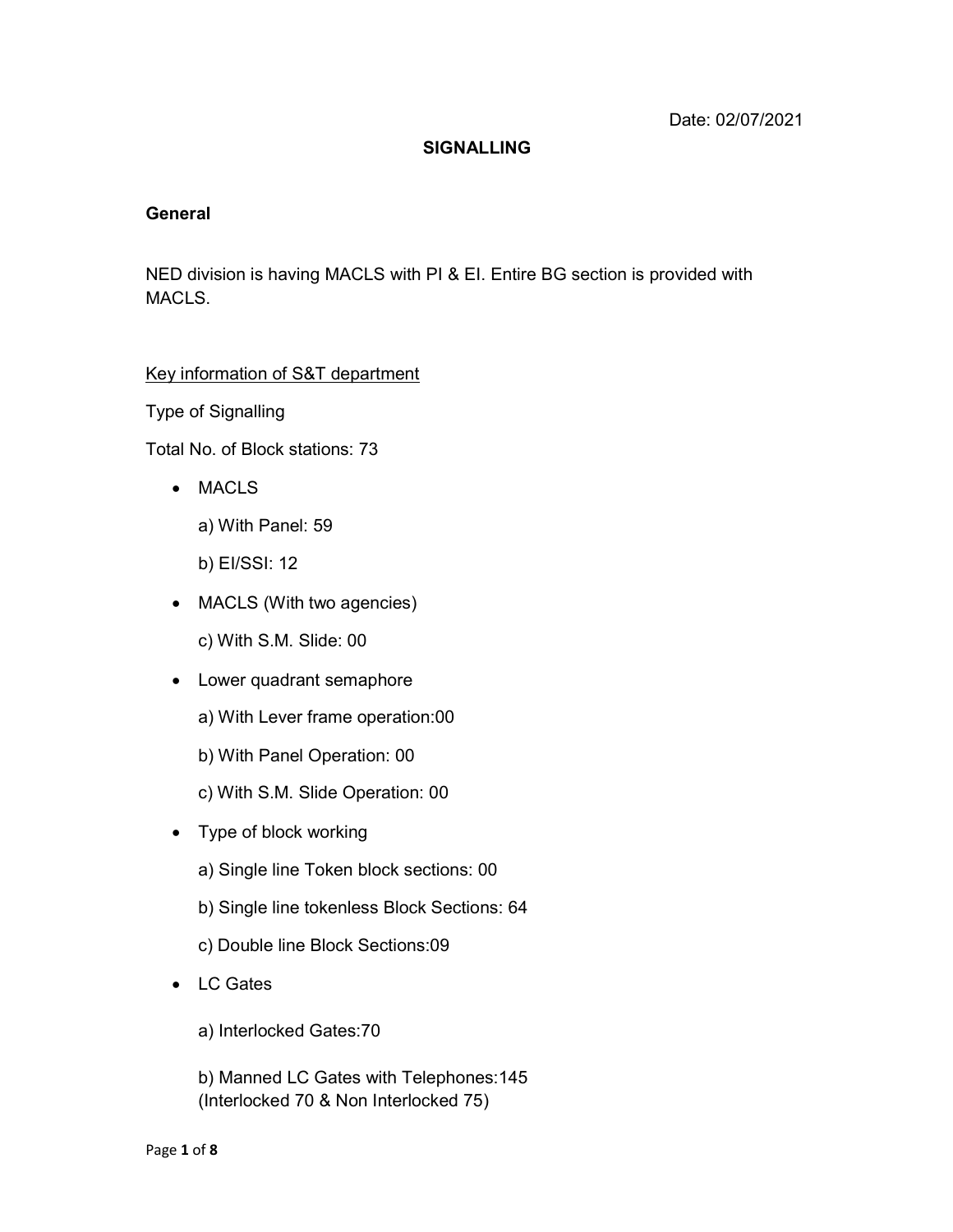## List of interlocked LC gates in Nanded division

MUE-MMR Section.

| SI. No. | LC Gate No     | Location     | Section         | Traffic/Engg   |
|---------|----------------|--------------|-----------------|----------------|
| 1.      | $\overline{7}$ | $23/6 - 7$   | <b>ANK-NSL</b>  | <b>Traffic</b> |
| 2.      | 8              | $24/7 - 8$   | NSL-TR          | <b>Traffic</b> |
| 3.      | 28             | $65/2-3$     | <b>PSD Yard</b> | <b>Traffic</b> |
| 4.      | 30             | 69/4-5       | <b>KAJG-PSD</b> | Traffic        |
| 5.      | 34             | $80/0 - 1$   | <b>LSR Yard</b> | <b>Traffic</b> |
| 6.      | 39             | 90/9, 91/0   | LSR-POZ         | <b>Traffic</b> |
| 7.      | 45             | $100/1 - 2$  | POZ-DLB         | <b>Traffic</b> |
| 8.      | 52             | $112/7 - 8$  | AWB-Yard        | <b>Traffic</b> |
| 9.      | 53             | $114/3 - 4$  | AWB-CTH         | <b>Traffic</b> |
| 10.     | 57             | 123/9, 124/0 | CTH-KMV         | <b>Traffic</b> |
| 11.     | 63             | 138/0-1      | <b>KMV-BDU</b>  | <b>Traffic</b> |
| 12.     | 70             | $157/3 - 4$  | <b>BDU-Yard</b> | <b>Traffic</b> |
| 13.     | 78             | 175/6-7      | <b>BDU-J</b>    | <b>Traffic</b> |
| 14.     | 83             | 185/0-1      | J-SVD           | <b>Traffic</b> |
| 15.     | 86             | 195/8-9      | <b>KODI-RNE</b> | <b>Traffic</b> |
| 16.     | 89             | $207/1 - 2$  | RNE-PTU         | <b>Traffic</b> |
| 17.     | 92             | 220/4-5      | RNE-PTU         | <b>Traffic</b> |
| 18.     | 99             | $247/1 - 2$  | SCO-SELU        | <b>Traffic</b> |
| 19.     | 105            | $262/5-6$    | DGPP-MVO        | <b>Traffic</b> |
| 20.     | 112            | 278/8-9      | PG-PBN          | <b>Traffic</b> |
| 21.     | 121            | 289/9, 290/0 | <b>PG-PBN</b>   | <b>Traffic</b> |
| 22.     | 122            | 291/9, 292/0 | PBN-PIZ         | <b>Traffic</b> |
| 23.     | 125            | 299/8-9      | PBN-PIZ         | <b>Traffic</b> |
| 24.     | 129            | $305/7 - 8$  | PIZ-MQL         | <b>Traffic</b> |
| 25.     | 156            | $371/2 - 3$  | MGC-MUE         | <b>Traffic</b> |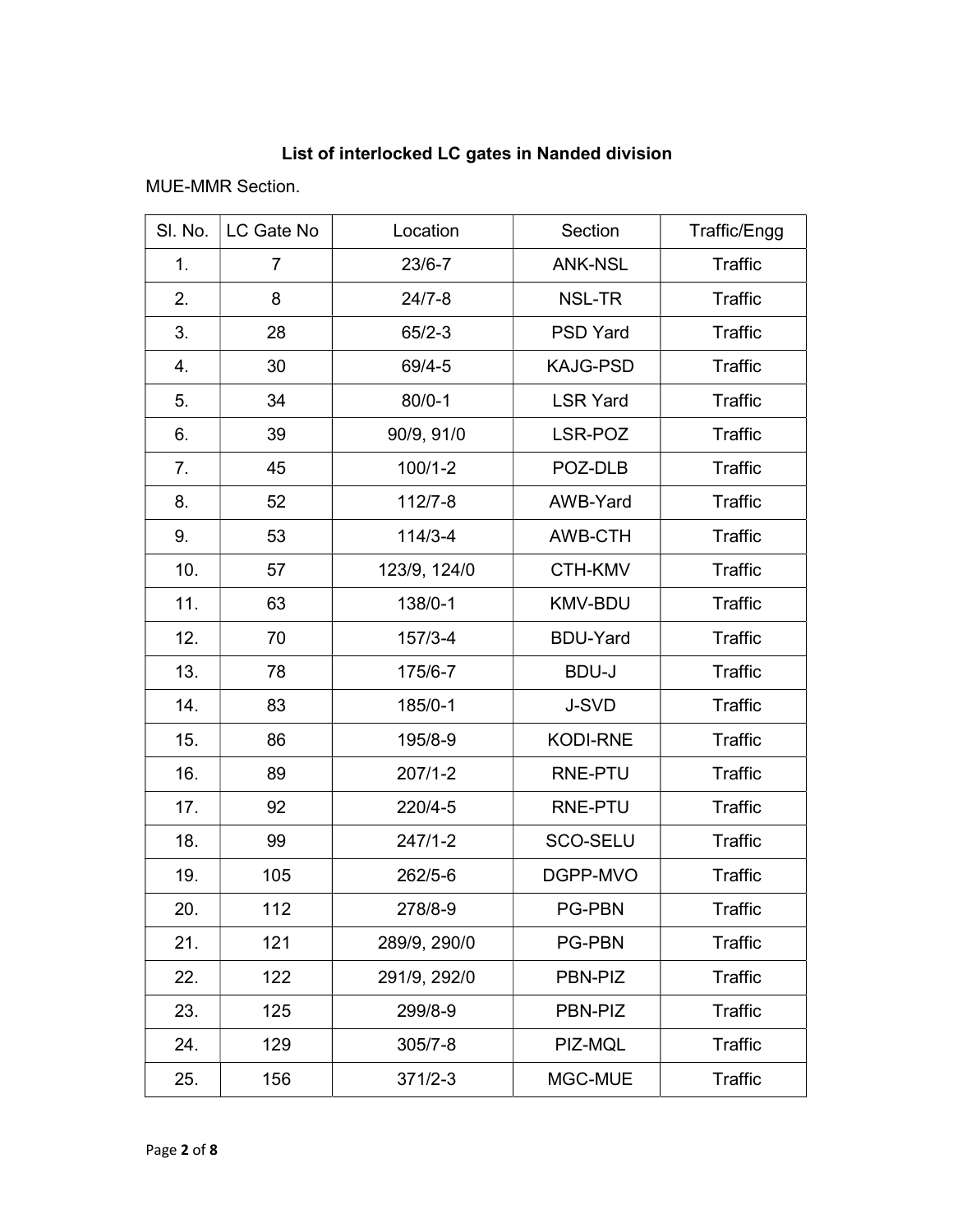| SI. No. | LC Gate No | Location    | Section        | Traffic/Engg |
|---------|------------|-------------|----------------|--------------|
| 26.     | 12         | $30/6 - 7$  | NSL-TR         | Engineering  |
| 27.     | 15         | $36/6 - 7$  | <b>NSL-TR</b>  | Engineering  |
| 28.     | 47         | 103/5-6     | <b>DLB-AWB</b> | Engineering  |
| 29.     | 55         | 117/6-7     | <b>AWB-CTH</b> | Engineering  |
| 30.     | 60         | $132/0-1$   | CTH-KMV        | Engineering  |
| 31.     | 65C        | $143/1 - 2$ | <b>KMV-BDU</b> | Engineering  |
| 32.     | 67         | 146/6-7     | <b>KMV-BDU</b> | Engineering  |
| 33.     | 68         | $151/4 - 5$ | <b>KMV-BDU</b> | Engineering  |
| 34.     | 69         | 153/6-7     | <b>KMV-BDU</b> | Engineering  |
| 35.     | 76         | $174/2-3$   | <b>BDU-J</b>   | Engineering  |
| 36.     | 77         | 174/8-9     | <b>BDU-J</b>   | Engineering  |
| 37.     | 82         | $181/1 - 2$ | J-SVD          | Engineering  |
| 38.     | 97         | 237/6-7     | UPR-SCO        | Engineering  |
| 39.     | 118        | 287/2-3     | <b>PG-PBN</b>  | Engineering  |
| 40.     | 120        | 289/4-5     | <b>PG-PBN</b>  | Engineering  |
| 41.     | 122A       | 292/6-7     | PBN-PIZ        | Engineering  |
| 42.     | 134A       | 320/6-7     | PAU-CRU        | Engineering  |
| 43.     | 139        | 332/0-1     | <b>CRU-LBG</b> | Engineering  |
| 44.     | 150        | $355/0-1$   | MTDI-MGC       | Engineering  |

### MUE-ADB Section.

| SI. No. | LC Gate No | Location       | Section                     | Traffic/Engg    |
|---------|------------|----------------|-----------------------------|-----------------|
| 45.     | 29         | 159-9 to 160/0 | UMM-ADB                     | Engineerin      |
| 46.     | 11         | $115/2 - 3$    | <b>BHBK-</b><br><b>KNVT</b> | Engineerin<br>g |
| 47.     | 3          | 21/9, 22/0     | <b>BOKR-</b><br><b>HDGR</b> | Traffic         |
| 48.     | 4          | $29/1 - 2$     | <b>BOKR-TBU</b>             | Traffic         |
| 49.     | 5          | $38/8 - 9$     | <b>TBU-HDGR</b>             | <b>Traffic</b>  |
| 50.     | 9          | $56/4 - 5$     | <b>HDGR-HEM</b>             | Traffic         |
| 51.     | 12         | $117/2 - 3$    | <b>KNVT-ABX</b>             | Traffic         |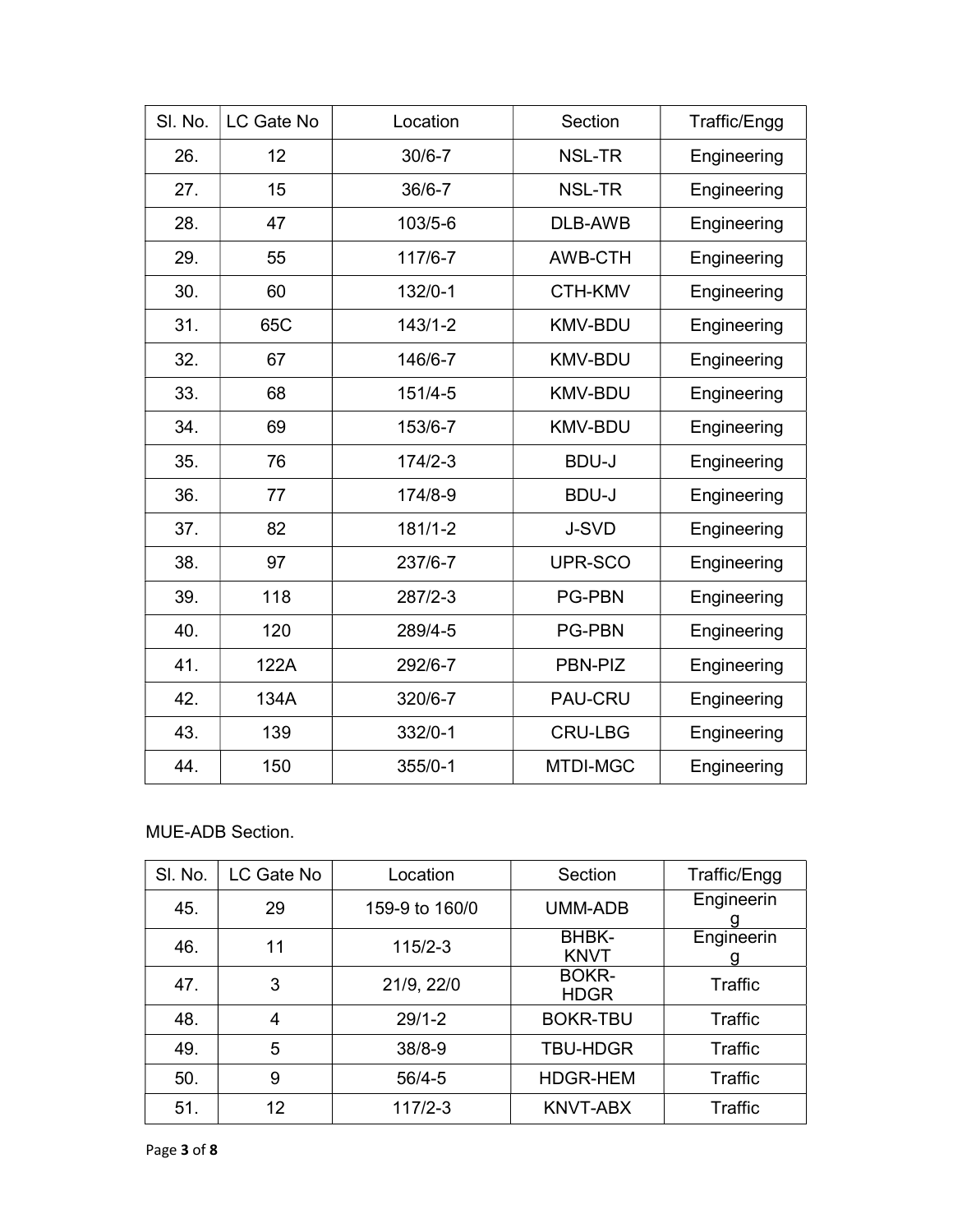|     | SI. No.   LC Gate No | Location | Section     | Traffic/Engg         |
|-----|----------------------|----------|-------------|----------------------|
| 52. |                      | UMM-ADB  | $161/2 - 3$ | $^\mathsf{T}$ raffic |

### PBN –PRLI Section

| SI. No. | LC Gate No | Location        | Section         | Traffic/Engg |
|---------|------------|-----------------|-----------------|--------------|
| 53.     | 3          | $324/7 - 8$     | <b>PBN-PKNS</b> | Engineering  |
| 54.     | 4          | $320/5 - 6$     | <b>PBN-PKNS</b> | Engineering  |
| 55.     | 8          | $311/5 - 6$     | <b>PKNS-GNH</b> | Engineering  |
| 56.     | 17         | 295/8-9         | <b>GNH-WDN</b>  | Engineering  |
| 57.     | 24A        | $270/2 - 3$     | <b>WDN-PRLI</b> | Engineering  |
| 58.     | 1          | <b>PBN-PKNS</b> | <b>PBN-PRLI</b> | Traffic      |
| 59.     | 6          | <b>PKNS-GNH</b> | <b>PBN-PRLI</b> | Traffic      |
| 60.     | 16         | <b>GNH-WDN</b>  | <b>PBN-PRLI</b> | Traffic      |

## PAU-AK Section.

| SI. No. | LC Gate No | Location       | Section        | Traffic/ Engg  |
|---------|------------|----------------|----------------|----------------|
| 61.     | 113        | WHM-KXX        | 816/6-7        | Engineering    |
| 62.     | 115        | <b>WHM-KKG</b> | 821/6-7        | Engineering    |
| 63.     | 144-B      | HNL-DNE        | 872/2-3        | Engineering    |
| 64.     | $165-B$    | <b>CWI-BMF</b> | $921/4 - 5$    | Engineering    |
| 65.     | 87         | PAU-AK         | SVW-BSQ        | Traffic        |
| 66.     | 89         | PAU-AK         | <b>BSQ-LHD</b> | <b>Traffic</b> |
| 67.     | 102        | PAU-AK         | AMW-JUK        | Traffic        |
| 68.     | 114        | PAU-AK         | <b>KXX-WHM</b> | Traffic        |
| 69.     | 163        | PAU-AK         | <b>CWI-BMF</b> | Traffic        |
| 70.     | 171        | PAU-AK         | <b>BMF-MRV</b> | Traffic        |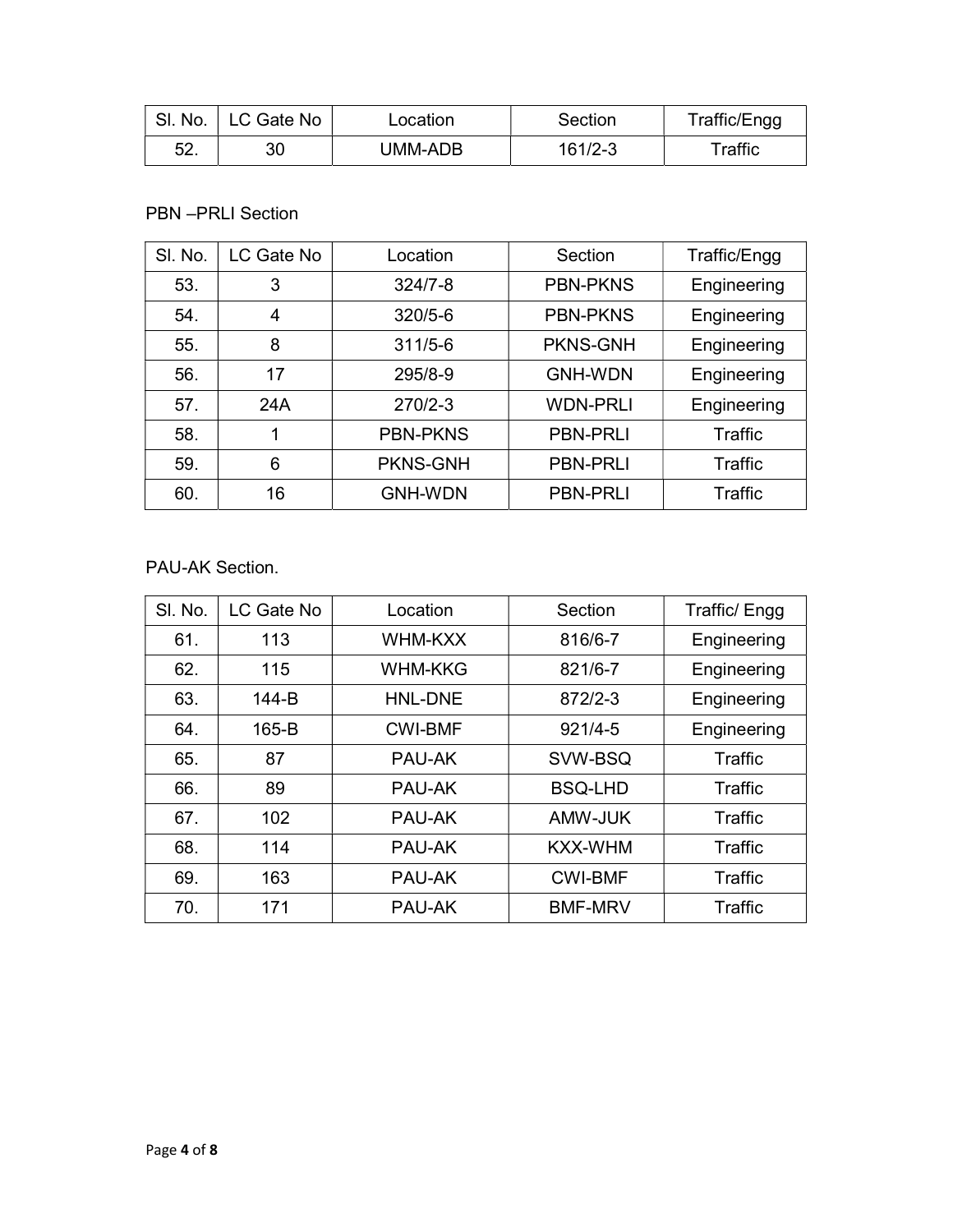# List of non interlocked Manned LC gates in Nanded division

## MUE-MMR Section

| SI. No. | LC Gate No | Location    | Section         | Telephone<br>connected to the<br>station |
|---------|------------|-------------|-----------------|------------------------------------------|
| 1.      | 6          | $21/6 - 7$  | <b>ANK-NSL</b>  | <b>NSL</b>                               |
| 2.      | 10         | 28/9-29/0   | NSL-TR          | <b>NSL</b>                               |
| 3.      | 11         | $30/1 - 2$  | <b>NSL-TR</b>   | <b>NSL</b>                               |
| 4.      | 13         | $32/0 - 1$  | <b>NSL-TR</b>   | <b>TR</b>                                |
| 5.      | 14         | $34/8 - 9$  | <b>NSL-TR</b>   | <b>TR</b>                                |
| 6.      | 17         | $39/7 - 8$  | TR-RGO          | <b>TR</b>                                |
| 7.      | 18         | $42/3 - 4$  | TR-RGO          | <b>TR</b>                                |
| 8.      | 20         | $48/0 - 1$  | TR-RGO          | <b>RGO</b>                               |
| 9.      | 25         | $58/2 - 3$  | RGO-PSD         | <b>RGO</b>                               |
| 10.     | 29         | $67/2 - 3$  | <b>PSD-KAJG</b> | <b>PSD</b>                               |
| 11.     | 31         | $71/5 - 6$  | <b>KAJG-LSR</b> | <b>KAJG</b>                              |
| 12.     | 33         | 78/5-6      | <b>KAJG-LSR</b> | <b>LSR</b>                               |
| 13.     | 36         | $84/3 - 4$  | LSR-POZ         | <b>LSR</b>                               |
| 14.     | 37         | $87/2 - 3$  | LSR-POZ         | <b>POZ</b>                               |
| 15.     | 41         | 95/9-96/0   | POZ-DLB         | <b>POZ</b>                               |
| 16.     | 42         | $97/2 - 3$  | POZ-DLB         | <b>DLB</b>                               |
| 17.     | 56         | 120/9-121/0 | AWB-CTH         | <b>CTH</b>                               |
| 18.     | 58         | 124/8-9     | CTH-KMV         | <b>CTH</b>                               |
| 19.     | 66         | $144/1 - 2$ | <b>KMV-BDU</b>  | <b>KMV</b>                               |
| 20.     | 72         | 162/2-3     | <b>BDU-J</b>    | <b>BDU</b>                               |
| 21.     | 74         | 170/8-9     | <b>BDU-J</b>    | <b>JALNA</b>                             |
| 22.     | 80         | 178/2-3     | <b>J-SVD</b>    | <b>JALNA</b>                             |
| 23.     | 81         | 179/9-180/0 | <b>J-SVD</b>    | <b>JALNA</b>                             |
| 24.     | 87         | 198/1-2     | <b>KODI-RNE</b> | <b>KODI</b>                              |
| 25.     | 88         | 204/8-9     | <b>KODI-RNE</b> | <b>RNE</b>                               |
| 26.     | 90         | 209/6-7     | RNE-PTU         | <b>RNE</b>                               |
| 27.     | 91         | 212/8-9     | <b>RNE-PTU</b>  | <b>RNE</b>                               |
| 28.     | 94         | 227/9-228/0 | PTU-UPR         | <b>UPR</b>                               |
| 29.     | 95         | 230/5-6     | UPR-SCO         | <b>UPR</b>                               |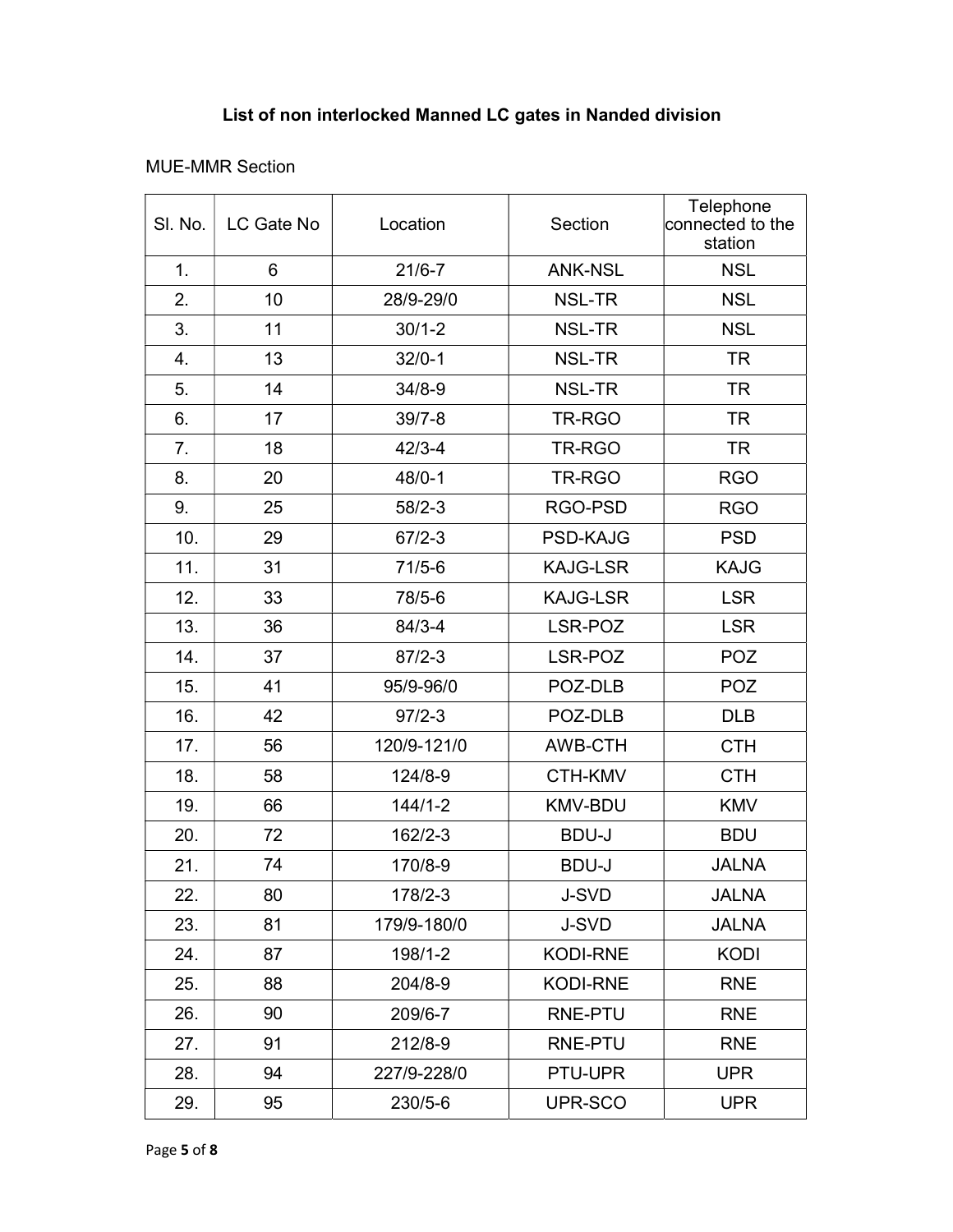| SI. No. | LC Gate No | Location    | Section          | Telephone<br>$ $ connected to the<br>station |
|---------|------------|-------------|------------------|----------------------------------------------|
| 30.     | 96         | $234/7 - 8$ | UPR-SCO          | <b>SCO</b>                                   |
| 31.     | 100        | $251/2-3$   | <b>SELU-DGPP</b> | <b>SELU</b>                                  |
| 32.     | 108        | 269/4-5     | MVO-DAV          | <b>DAV</b>                                   |
| 33.     | 113        | 280/0-1     | <b>PG-PBN</b>    | PG                                           |
| 34.     | 114        | 281/8-9     | <b>PG-PBN</b>    | PG                                           |
| 35.     | 116        | 284/8-9     | <b>PG-PBN</b>    | PG                                           |
| 36.     | 117        | 286/0-1     | <b>PG-PBN</b>    | <b>PBN</b>                                   |
| 37.     | 119        | 288/3-4     | <b>PG-PBN</b>    | <b>PBN</b>                                   |
| 38.     | 127        | $302/0 - 1$ | PIZ-MQL          | <b>PIZ</b>                                   |
| 39.     | 128        | $303/3 - 4$ | PIZ-MQL          | <b>MQL</b>                                   |
| 40.     | 130        | $308/1 - 2$ | <b>MQL-PAU</b>   | <b>MQL</b>                                   |
| 41.     | 132        | $315/4 - 5$ | <b>MQL-PAU</b>   | <b>PAU</b>                                   |
| 42.     | 143        | $342/9 - 0$ | <b>LBG-NED</b>   | <b>LBG</b>                                   |
| 43.     | 144        | $344/7 - 8$ | <b>LBG-NED</b>   | <b>LBG</b>                                   |
| 44.     | 153        | $359/7 - 8$ | <b>MTDI-MGC</b>  | <b>MGC</b>                                   |
| 45.     | 154        | $365/0-1$   | MGC - MUE        | <b>MGC</b>                                   |
| 46.     | 155        | $367/7 - 8$ | MGC - MUE        | <b>MUE</b>                                   |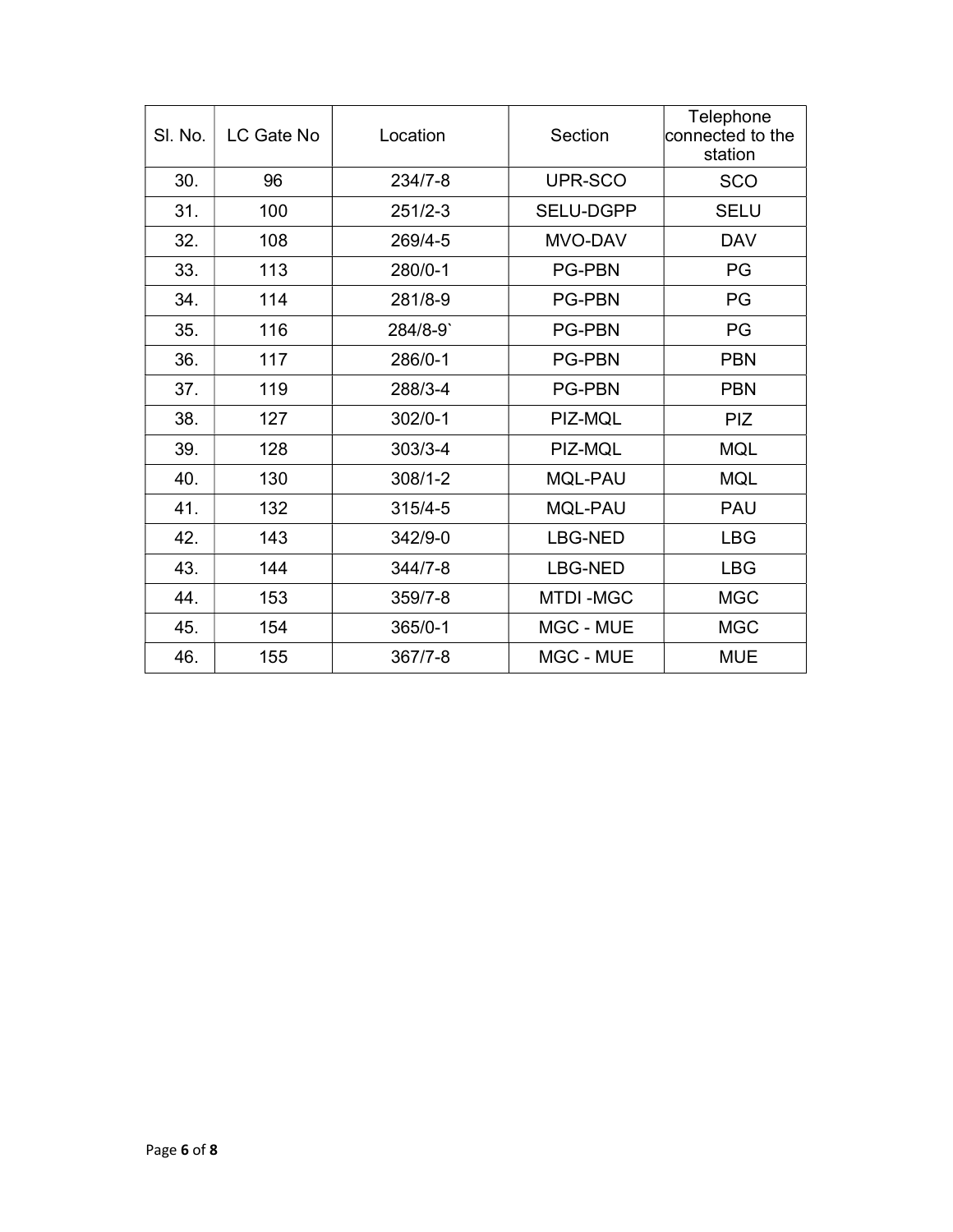## MUE-ADB Section

| SI.<br>No. | LC Gate<br>No. | Location    | Section          | Telephone<br>connected<br>to the station |
|------------|----------------|-------------|------------------|------------------------------------------|
| 47.        | <b>LC 01</b>   | $3/2 - 3$   | MUE-BMBE         | <b>MUE</b>                               |
| 48.        | LC 02          | $18/1 - 2$  | <b>BMBE-BOKR</b> | <b>BMBE</b>                              |
| 49.        | $LC-10$        | $65/0-2$    | <b>HEM-SHSK</b>  | <b>SHSK</b>                              |
| 50.        | $LC-19$        | $138/2 - 3$ | <b>ABX-KSAE</b>  | <b>KSAE</b>                              |
| 51.        | $LC-21$        | $143/3 - 4$ | <b>KSAE-UMM</b>  | <b>KSAE</b>                              |
| 52.        | $LC-23$        | 146/3-4     | <b>KSAE-UMM</b>  | <b>UMM</b>                               |
| 53.        | $LC-25$        | $152/2-3$   | <b>KSAE-UMM</b>  | <b>UMM</b>                               |
| 54.        | $LC-27$        | 155/5-6     | UMM-ADB          | <b>UMM</b>                               |
| 55.        | $LC-33$        | 166/8-9     | <b>ADB-PMKT</b>  | ADB                                      |

#### PBN-PRLI Section

| SI.<br>No. | LC Gate<br>No. | Location    | Section         | Telephone<br>connected<br>to the station |
|------------|----------------|-------------|-----------------|------------------------------------------|
| 56.        | $LC-5$         | $317/2 - 3$ | <b>PBN-PKNS</b> | <b>PKNS</b>                              |
| 57.        | $LC-7$         | $312/4 - 5$ | <b>PKNS-GNH</b> | <b>PKNS</b>                              |
| 58.        | $LC-10$        | $308/3 - 4$ | <b>PKNS-GNH</b> | <b>PKNS</b>                              |
| 59.        | $LC-11$        | $305/7 - 8$ | <b>PKNS-GNH</b> | <b>GNH</b>                               |
| 60.        | $LC-12$        | $303/5 - 6$ | <b>PKNS-GNH</b> | <b>GNH</b>                               |
| 61.        | $LC-13$        | $302/5 - 6$ | <b>PKNS-GNH</b> | <b>GNH</b>                               |
| 62.        | $LC-18$        | 292/5-6     | <b>GNH-WDN</b>  | <b>GNH</b>                               |
| 63.        | $LC-19$        | 289/8-9     | <b>GNH-WDN</b>  | <b>WDN</b>                               |
| 64.        | $LC-21$        | 280/2-3     | <b>WDN-PRLI</b> | <b>WDN</b>                               |
| 65.        | $LC-22$        | 278/5-6     | <b>WDN-PRLI</b> | <b>WDN</b>                               |
| 66.        | $LC-25$        | 269/2-3     | <b>WDN-PRLI</b> | <b>PRLI</b>                              |